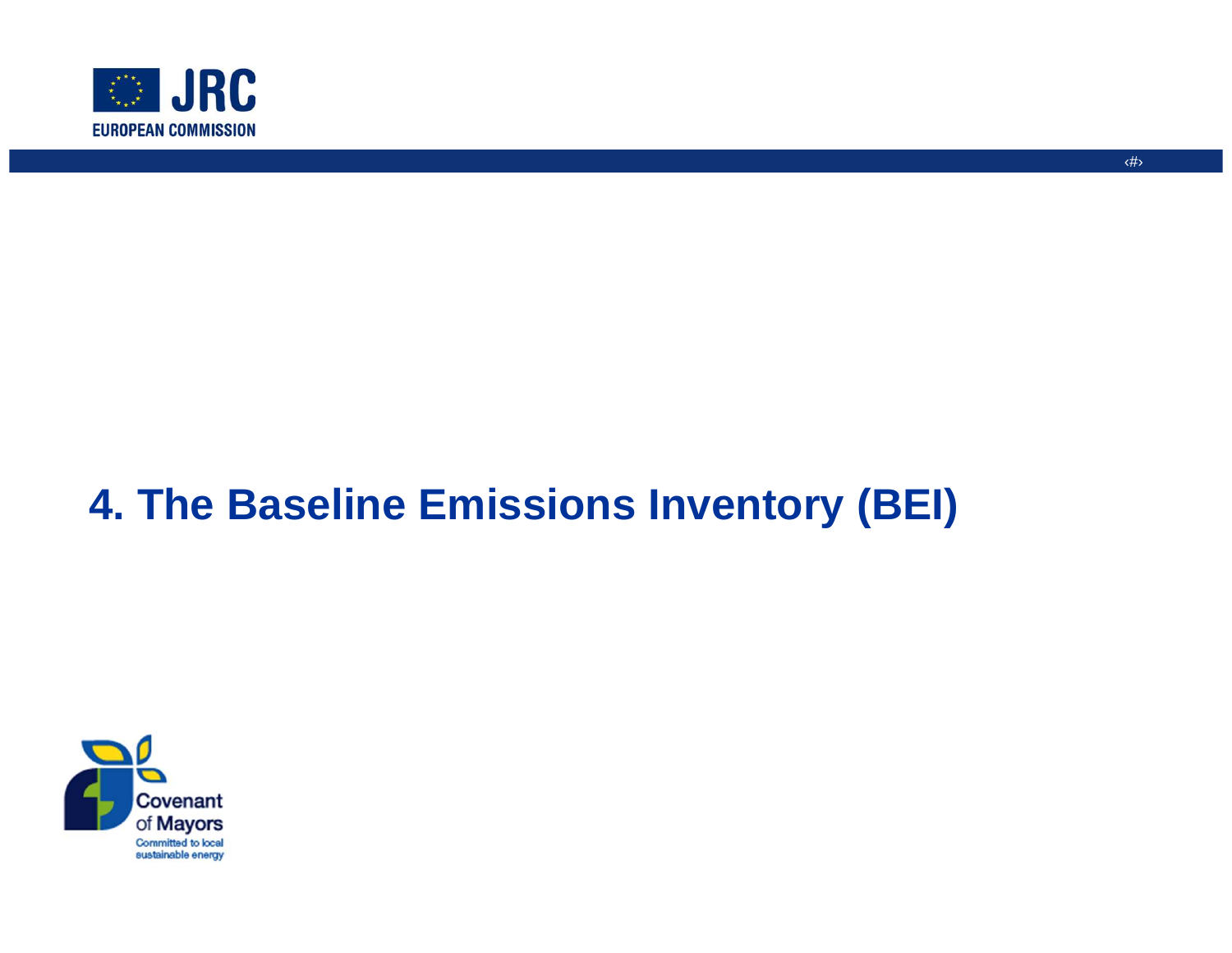1. The BEI allows to identify the main CO2 sources on the municipality's territory, and will thus help select the appropriate actions



**Introduction: The importance of the BEI**



**JRC** 

**EUROPEAN COMMISSION** 

 $\mathcal{L}^{\mathcal{I}\mathcal{I}\mathcal{I}}_{\mathcal{I}\mathcal{I}}$ 

### **Example: castelldefelds (Spain)**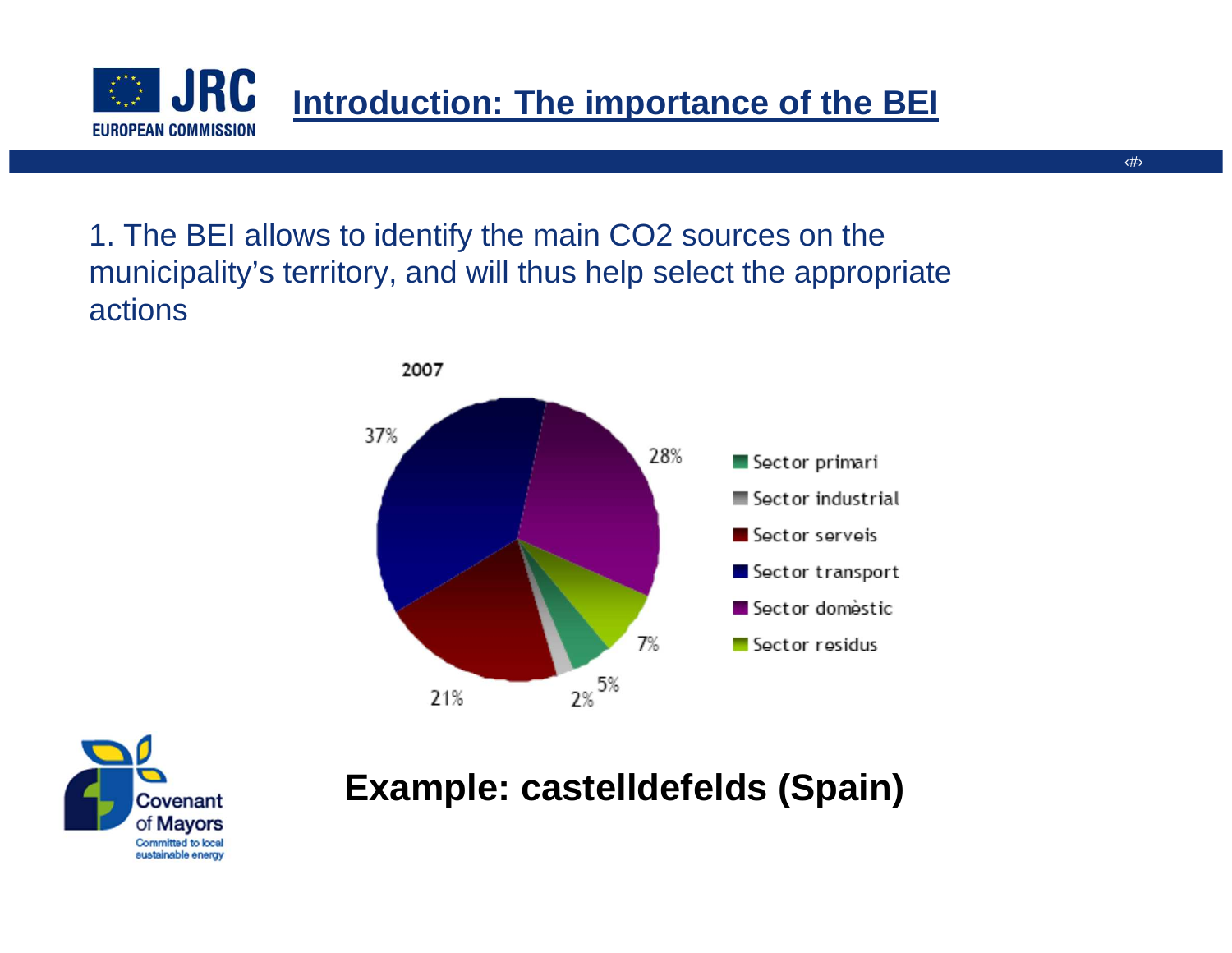

- 2. The BEI allows to measure the impact of the SEAP actions: it shows where the local authority is at the beginning, and the successive monitoring inventories will show the progress towards the objective.
- => Emission inventories are very important to maintain the motivation of all stakeholders, allowing them to see the results of their efforts.





### **Example: Sunderland, UK**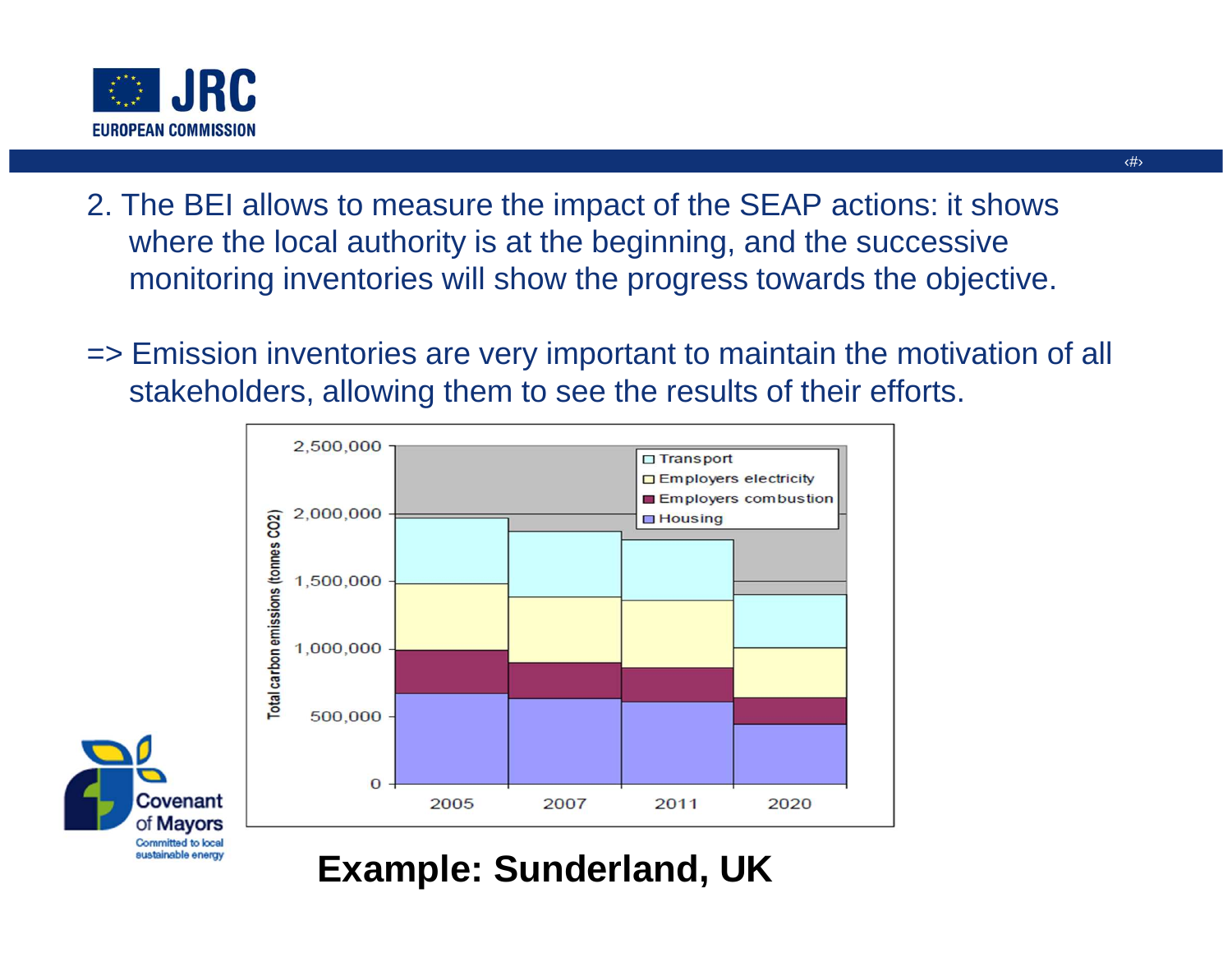

## **" WE, THE MAYORS, COMMIT TO:**

**Go beyond the objectives** set by the EU for 2020, reducing the CO2 emissions in our respective territories by at least 20%, through the implementati<mark>o</mark>n of a Sustainable Energy Action Plan</mark> for those areas of activity relevant to our mandates. The commitment and the Action Plan will be ratified through our respective procedures; **"**

### **=> 2 principles**



**The focus of the Covenant is on energy**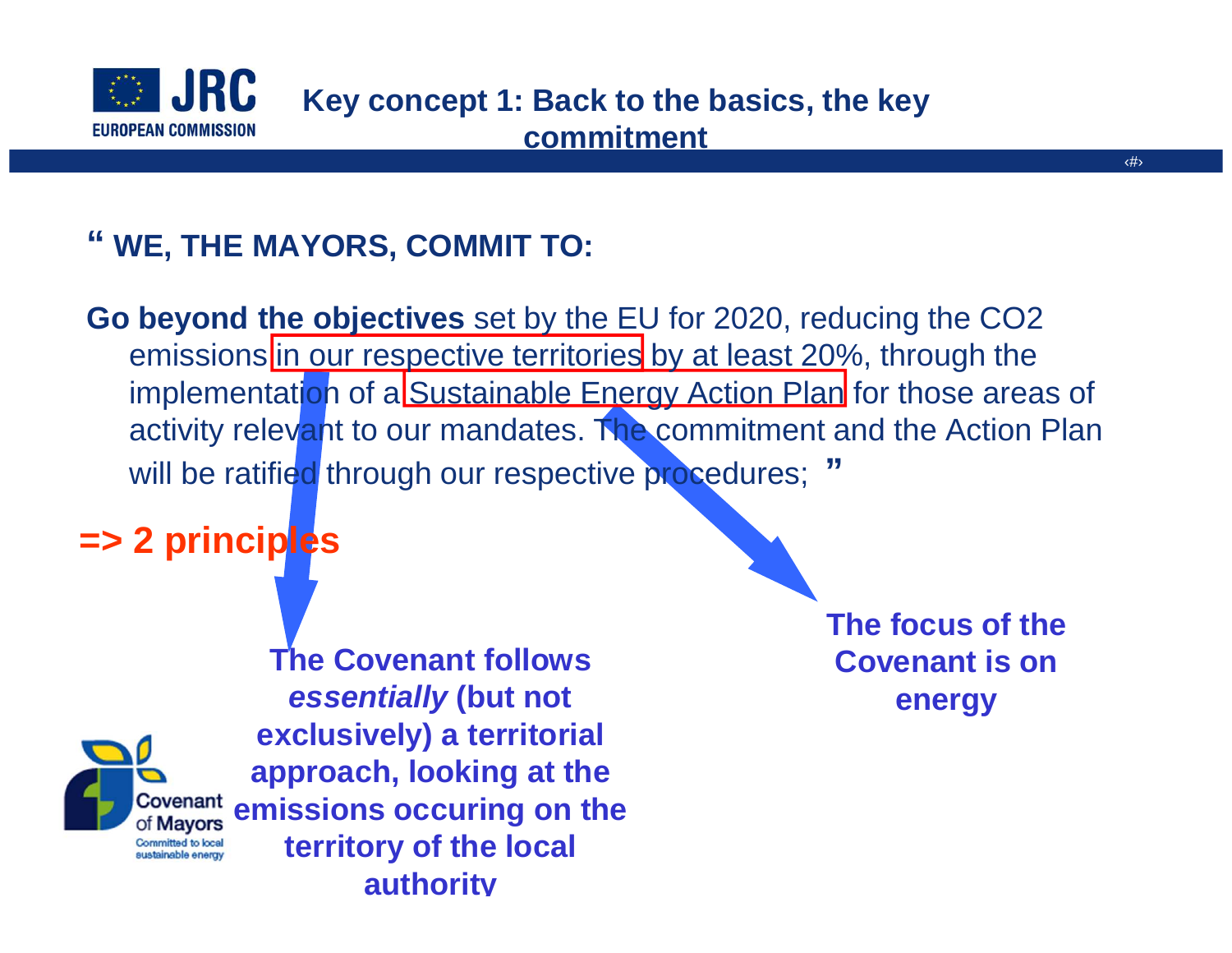

### **Key concepts 2 : the baseline year**

#### **The Baseline year is the reference year for setting the objective.**

The Covenant's goal is to contribute to the EU committment to reduce the emissions 20 % by 2020 compared to **1990**. Therefore 1990 is the recommended baseline year.

However, if data availibility is insufficient, then a subsequent year must be chosen.





### **Choice of Covenant signatories**

**Choice of baseline year**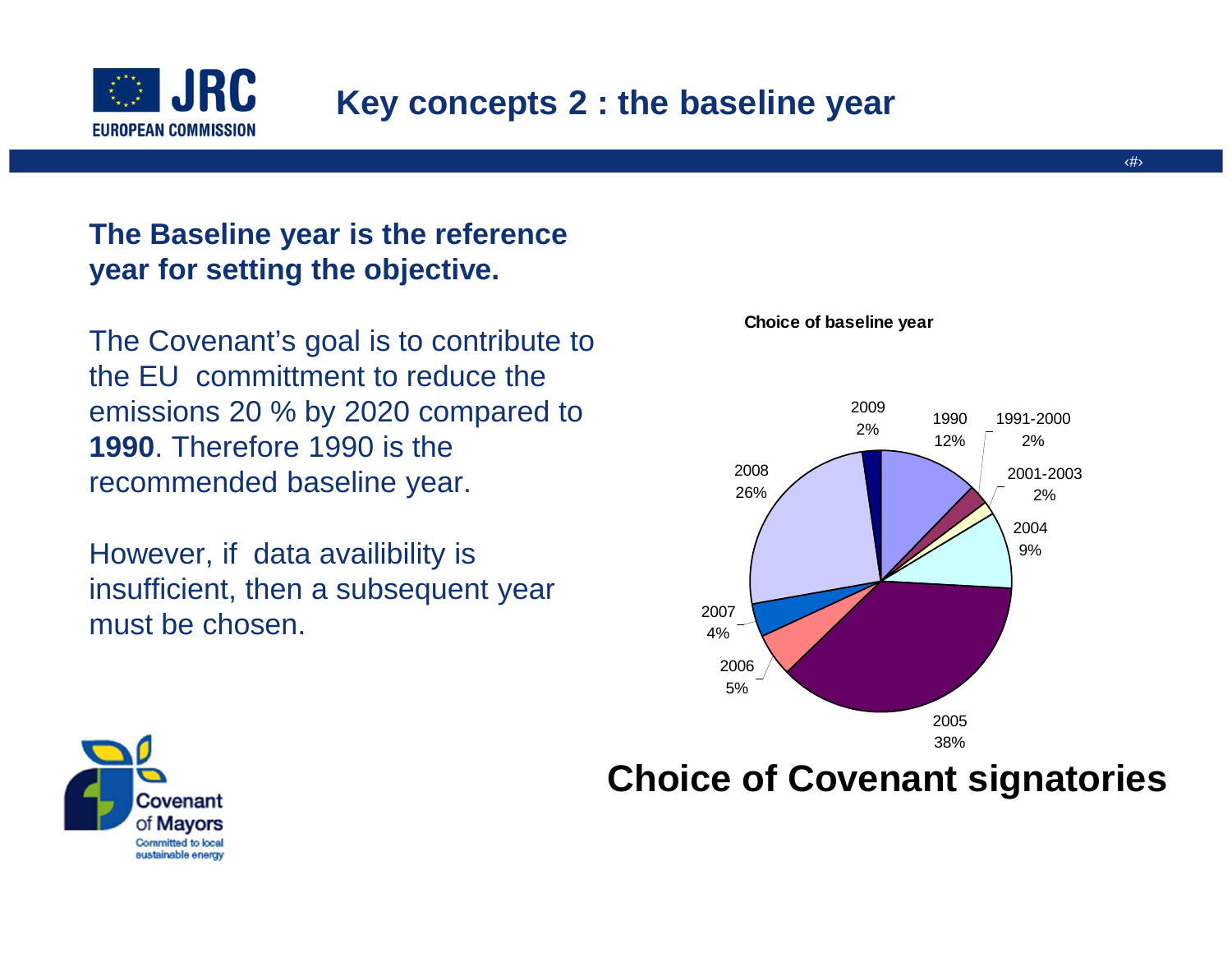

#### **NB: if you choose 1990, it is highly recommended to carry out a recent inventory**

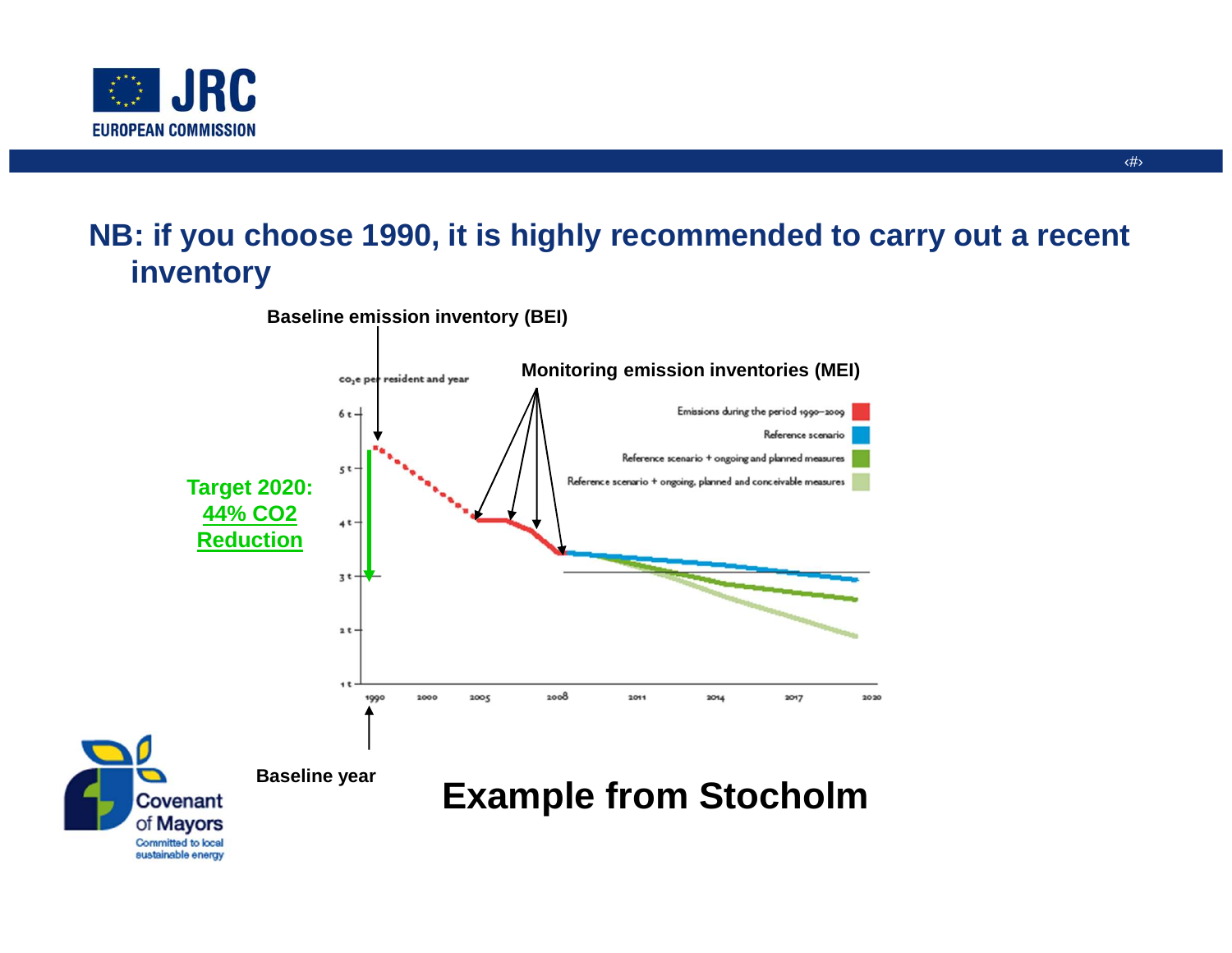

# **Absolute (kton CO2) or per capita (ktonCO2 / inhabitant) objective ?**



**The choice is free, but in case of strong decrease of population, the spirit of the Covenant would command a per capita objective**

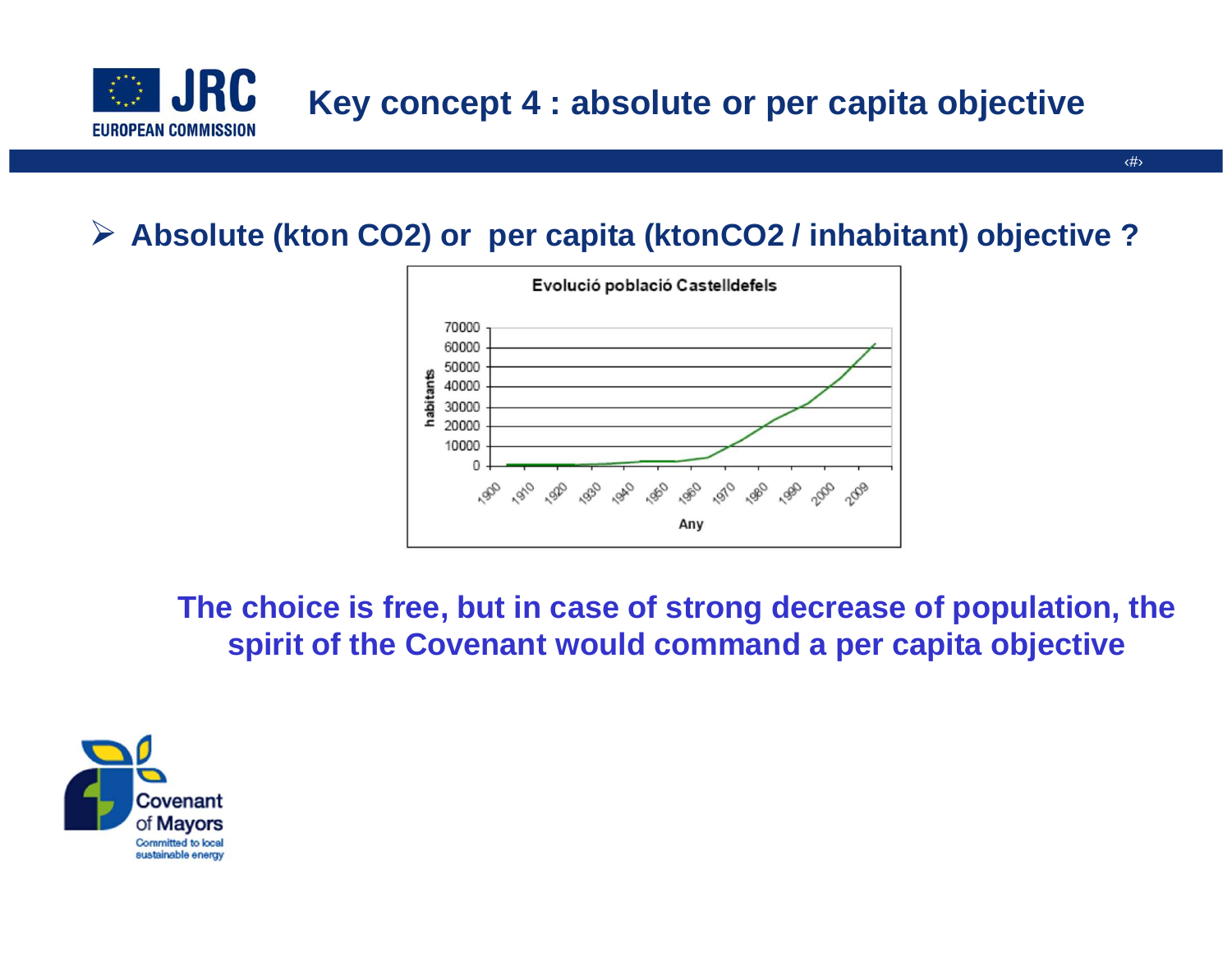

### **Sectors to be included in the BEI**

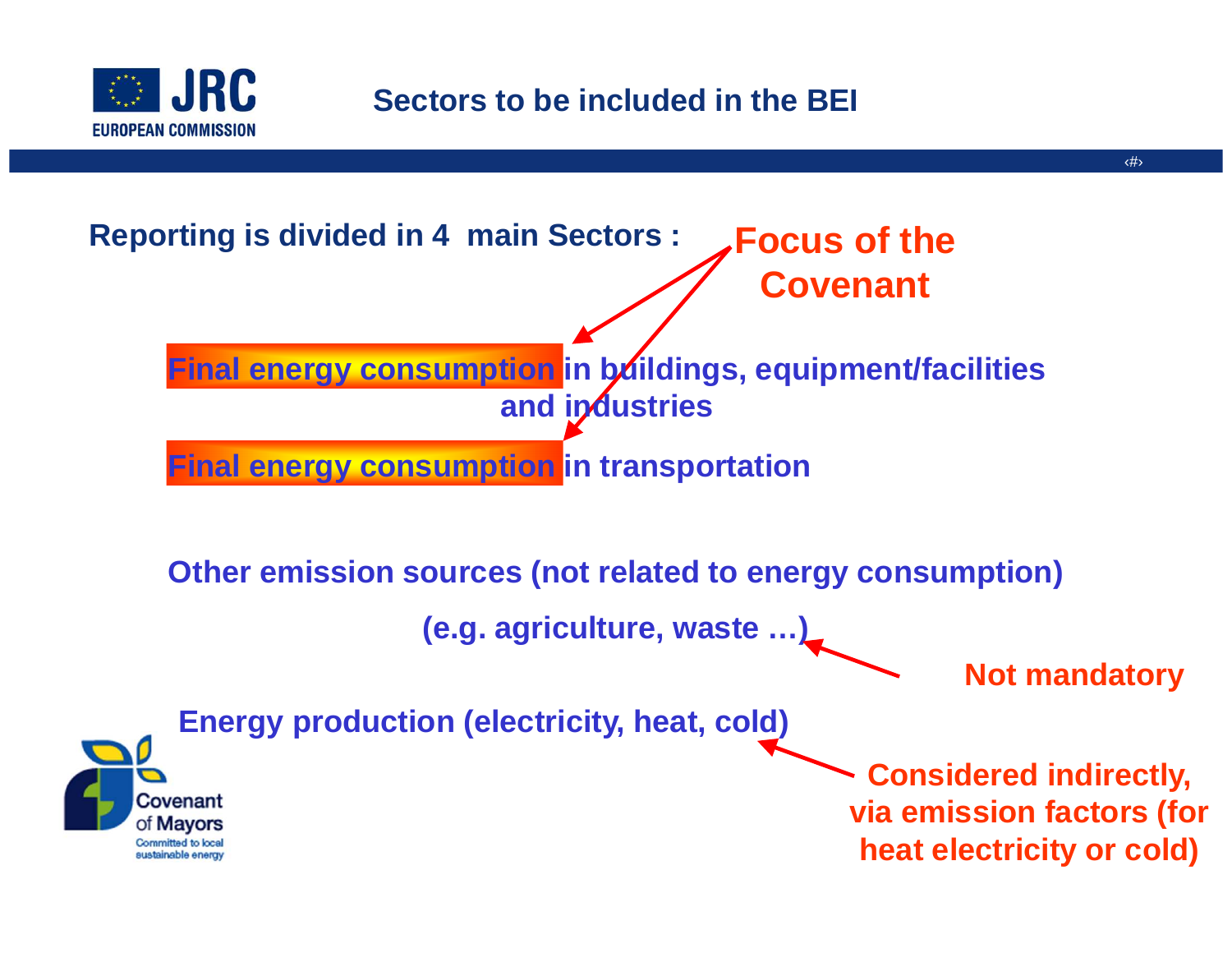



‹#›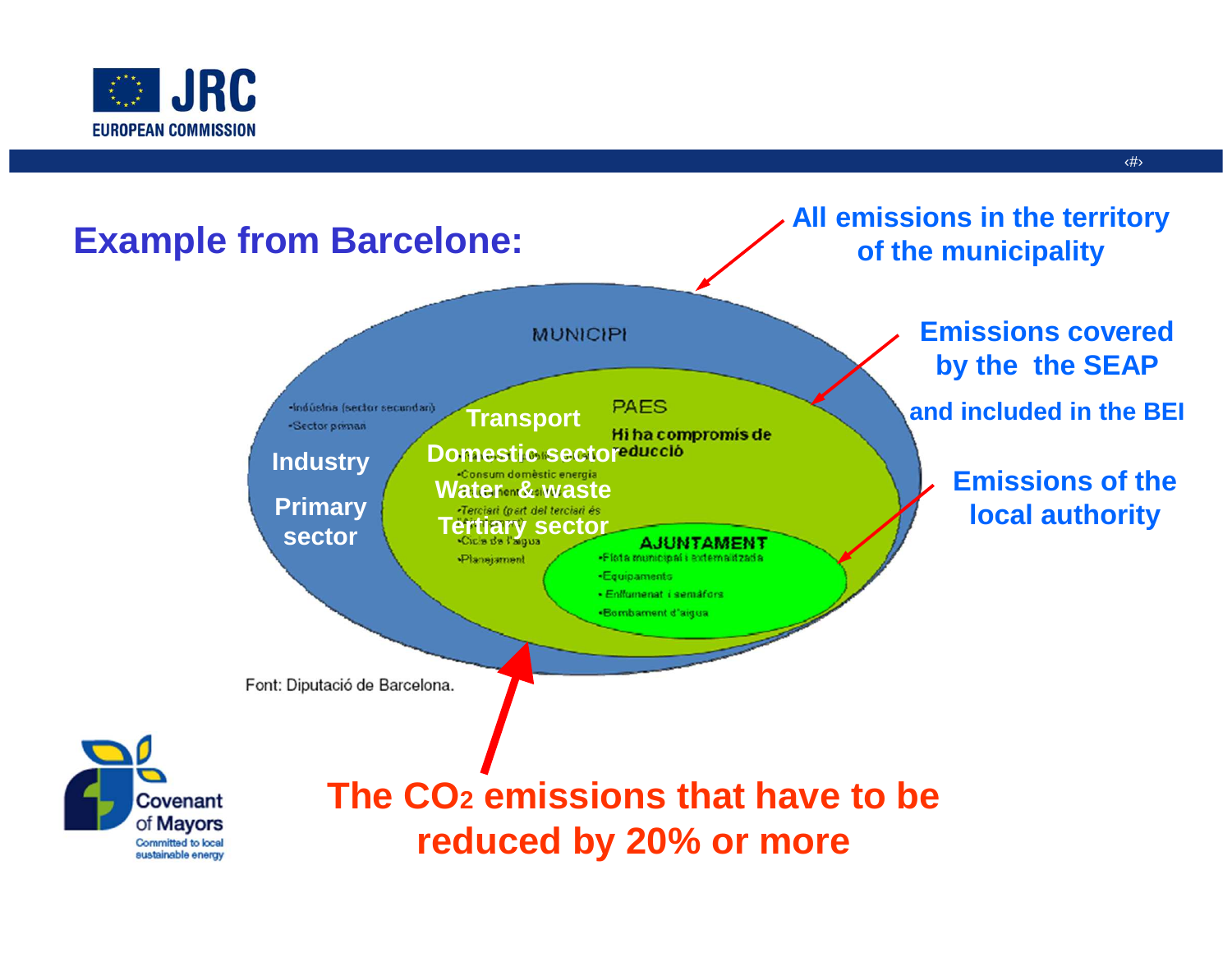

# **How to calculate the CO2 emissions**

‹#›



Covenant of Mayors sustainable energy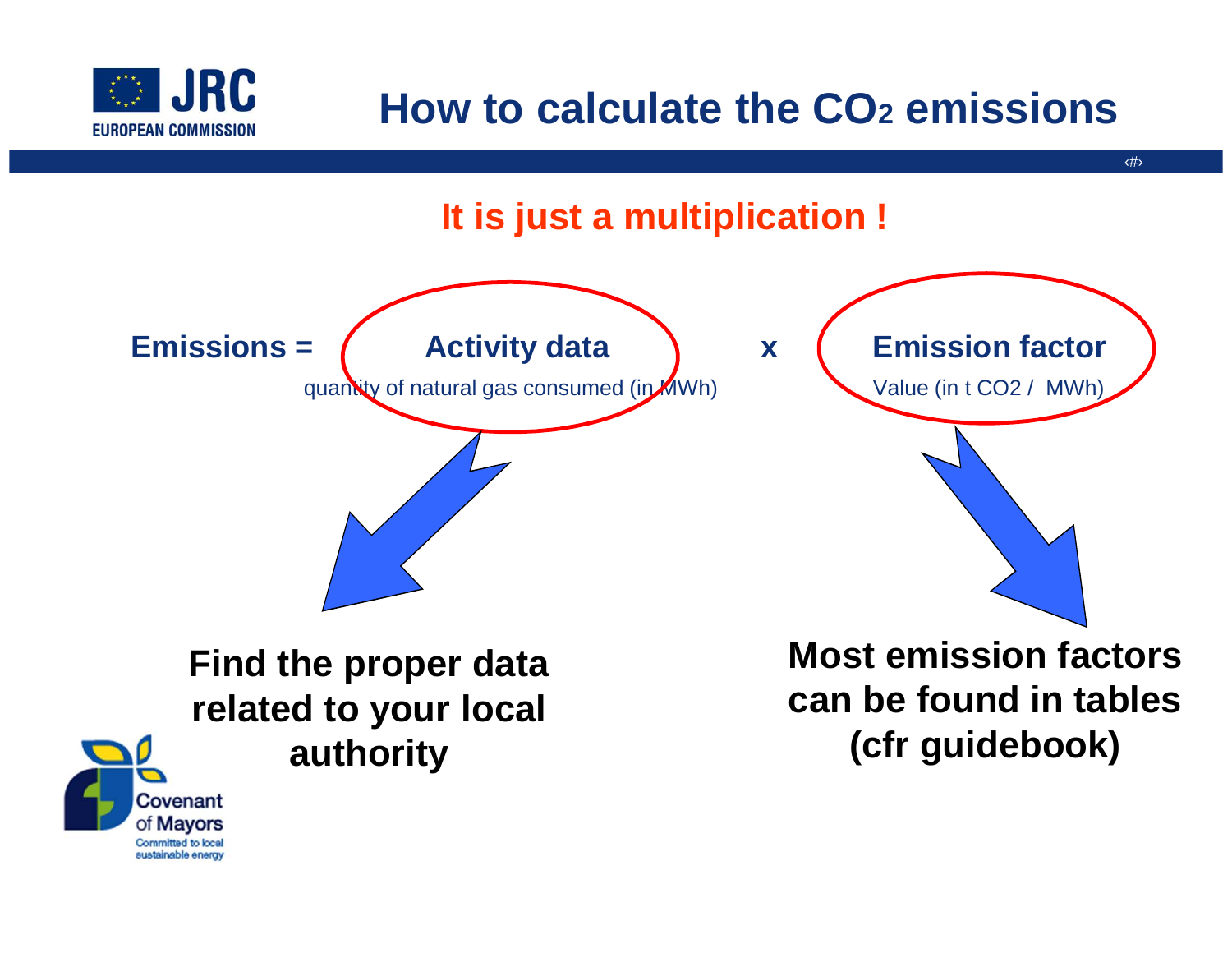

 **The energy consumption data has to be relevant to the particular situation of the municipality (national averages will not help) !**

**The data collection process may require some time and resources**

# **Sources of data ≥ Invoices (e.g.**

- $\triangleright$  Invoices (e.g. for the own buildings of the local authority)
- ► Market operators (energy suppliers, grid operators, ...)<br>
Nationalisation (energy, etatioties, environment, ), esencies
- Ministeries (energy, statistics, environment, ), agencies, regulatory authorities
- > Inquiries addressed to energy consumers
- Estimates based on partial data (! Get help of a statistician)

**EXA Recommendation : Pay attention to document the data sources and <br>
Densure consistency through the vears ! ensure consistency through the years !**

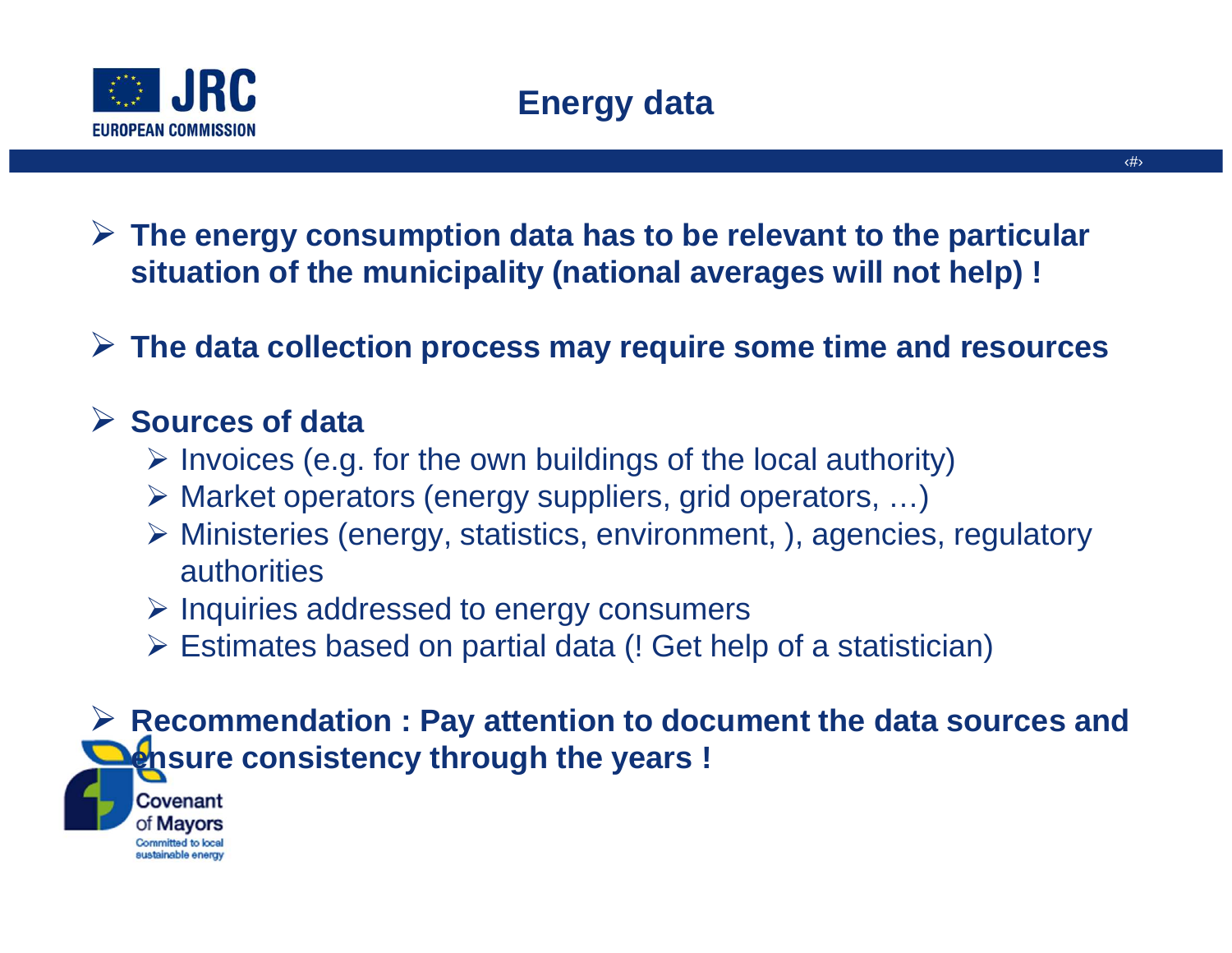

### **The data has to be reported in the « Emission inventory » part of the SEAP template, which is divided in 4 parts:**

- > Table A: Final energy consumption data
- > Table B: CO2 emissions
- > Table C: Local electricity production
- Table D: local heat/cold production

#### A. Final energy consumption

(i) Please note that for separating decimals dot [.] is used. No thousand separators are allowed.

|   |                     | Category                                                                                                            | <b>FINAL ENERGY CONSUMPTION [MWh]</b> |              |                     |     |                       |  |                         |  |      |                          |                           |                |                          |       |            |              |
|---|---------------------|---------------------------------------------------------------------------------------------------------------------|---------------------------------------|--------------|---------------------|-----|-----------------------|--|-------------------------|--|------|--------------------------|---------------------------|----------------|--------------------------|-------|------------|--------------|
|   |                     |                                                                                                                     | <b>Electricity</b>                    | Heat<br>cold | <b>Fossil fuels</b> |     |                       |  |                         |  |      |                          | <b>Renewable energies</b> |                |                          |       |            |              |
|   |                     |                                                                                                                     |                                       |              | Natural  <br>gas    | gas | Liquid Heating<br>oil |  | Diesel Gasoline Lignite |  | Coal | Other<br>fossil<br>fuels | Plant<br>oil              | <b>Biofuel</b> | Other<br>biomass thermal | Solar | Geothermal | <b>Total</b> |
|   |                     | <b>BUILDINGS, EQUIPMENT / FACILITIES &amp; INDUSTRIES</b>                                                           |                                       |              |                     |     |                       |  |                         |  |      |                          |                           |                |                          |       |            |              |
| 7 | Covenar<br>of Mayor | Municipal buildings,<br>equipment/facilities                                                                        | 9793                                  | 43415        | 34162               |     | 3382                  |  |                         |  |      |                          |                           |                |                          | 350   |            | 91102        |
|   |                     | Tertiary (non<br>municipal) buildings, 16519<br>equipment/facilities                                                |                                       |              |                     |     |                       |  |                         |  |      |                          |                           |                |                          |       |            | 16519        |
|   |                     | Residential buildings                                                                                               | 408189                                | 278785       | 418968              |     | 989788                |  |                         |  |      |                          |                           |                |                          |       |            | 20957        |
|   |                     | Municipal public<br>lighting                                                                                        | 1096                                  |              |                     |     |                       |  |                         |  |      |                          |                           |                |                          |       |            | 1096         |
|   |                     | Industries<br>Committed to lo (excluding industries)<br>involved in the EU<br>Emission trading<br><b>CONTRACTOR</b> | 119443                                |              | 31361               |     |                       |  |                         |  |      |                          |                           |                |                          |       |            | 15080        |